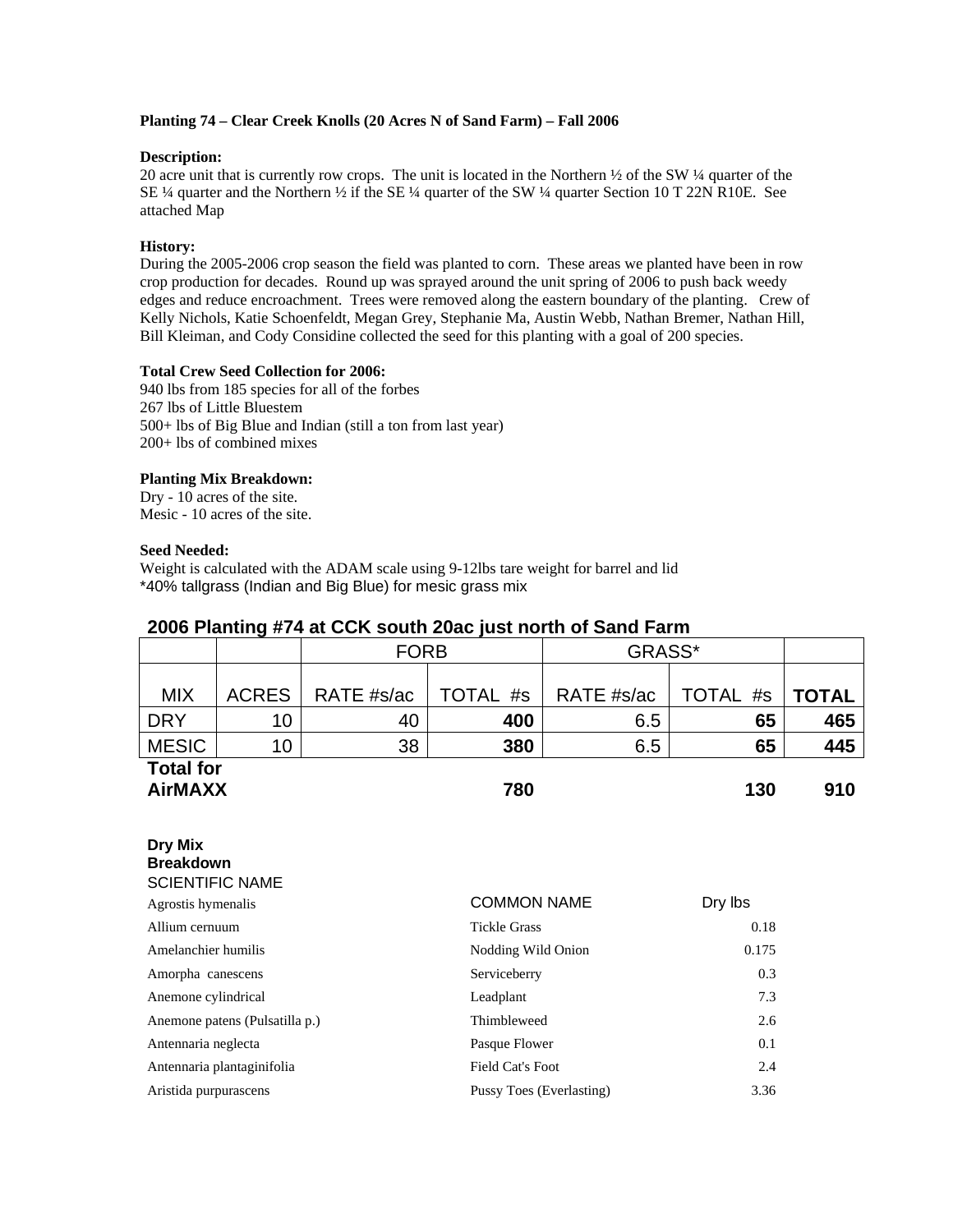| Aronia (Pyrus) prunifolia (melanocarpa) | <b>Arrow Feather</b>              | 1.47   |
|-----------------------------------------|-----------------------------------|--------|
| Artemisia caudata (campestris)          | <b>Black Chokeberry</b>           | 0.2    |
| Asclepias amplexicaulis                 | Beach Wormwood                    | 5.5275 |
| Asclepias syriaca                       | Sand Milkweed                     | 0.05   |
| Asclepias verticillata                  | Common Milkweed                   | 0.03   |
| Aster azureus (oolentangiensis)         | Whorled Milkweed                  | 1.04   |
| Aster ericoides (prostratus)            | Sky-blue Aster                    | 3.05   |
| Aster linariifolius                     | <b>Heath Aster</b>                | 4.59   |
| Aster oblongifolius                     | Stiff Aster (Flax-Leaved)         | 0.15   |
| Aster pilosus                           | <b>Aromatic Aster</b>             | 0.09   |
| Aster sericeus                          | Hairy Aster                       | 0.1    |
| Aster umbellatus                        | <b>Silky Aster</b>                | 0.72   |
| Astragalus canadensis                   | Flat-topped Aster                 | 0.1875 |
| Baptisia leucantha                      | Canadian Milk Vetch               | 5      |
| Baptisia leucophaea                     | White Wild Indigo                 | 38.04  |
| <b>Bills Mesic mix</b>                  | Cream Wild Indigo                 | 16.995 |
| Bouteloua curtipendula                  |                                   | 1.225  |
| Bouteloua hirsuta                       | Side-Oats Grama                   | 14     |
| Cacalia atriplicifolia                  | Hairy Grama                       | 0.2    |
| Carex bicknellii                        | Pale Indian Plantain              | 1.415  |
| Carex muhlenbergii (enervis)            | Copper-shouldered oval Sedge      | 8.1    |
| Carex pennsylvanica                     | Sand Bracted Sedge (Muhlenberg's) | 1.4    |
| Cassia fasciculata                      | Common Oak (Penn) Sedge           | 0.06   |
| Castilleja sessiliflora **              | Partridge Pea                     | 0.0625 |
| Ceanothus americanus                    | Downy Yellow Painted Cup          | 0.8    |
| Chrysopsis camporum (Heterotheca)       | New Jersey Tea                    | 0.75   |
| Cirsium hillii *** (pumilum)            | Golden Prairie Aster              | 0.4    |
| Comandra umbellata (richardsiana)       | Hill's Thistle                    | 0.35   |
| Coreopsis lanceolata                    | <b>False Toadflax</b>             | 0.5    |
| Coreopsis palmata                       | Sand Coreopsis                    | 0.36   |
| Coreopsis tripteris                     | Prairie Coreopsis                 | 1.8    |
| Crataegus sp                            | <b>Tall Coreopsis</b>             | 0.3    |
| Cyperus filiculmis                      | Hawthorn                          | 0.105  |
| Danthonia spictata                      | Slender Sand Sedge                | 0.585  |
| Desmodium illinoense                    | Poverty Oat Grass                 | 4.3225 |
| Dodecatheon meadia                      | Ill. Tick Trefoil                 | 1.325  |
| Dougs mix                               | Shooting Star                     | 4.92   |
| dry mesic mix                           |                                   | 1.3    |
| dry mix                                 |                                   | 2.82   |
| Echinacea pallida                       |                                   | 1      |
| Elymus canadensis                       | Pale Purple Coneflower            | 58.45  |
| Eragrostis spectabilis                  | Prairie Wild Rye                  | 12.555 |
| Erigeron strigosus                      | <b>Purple Love Grass</b>          | 0.8    |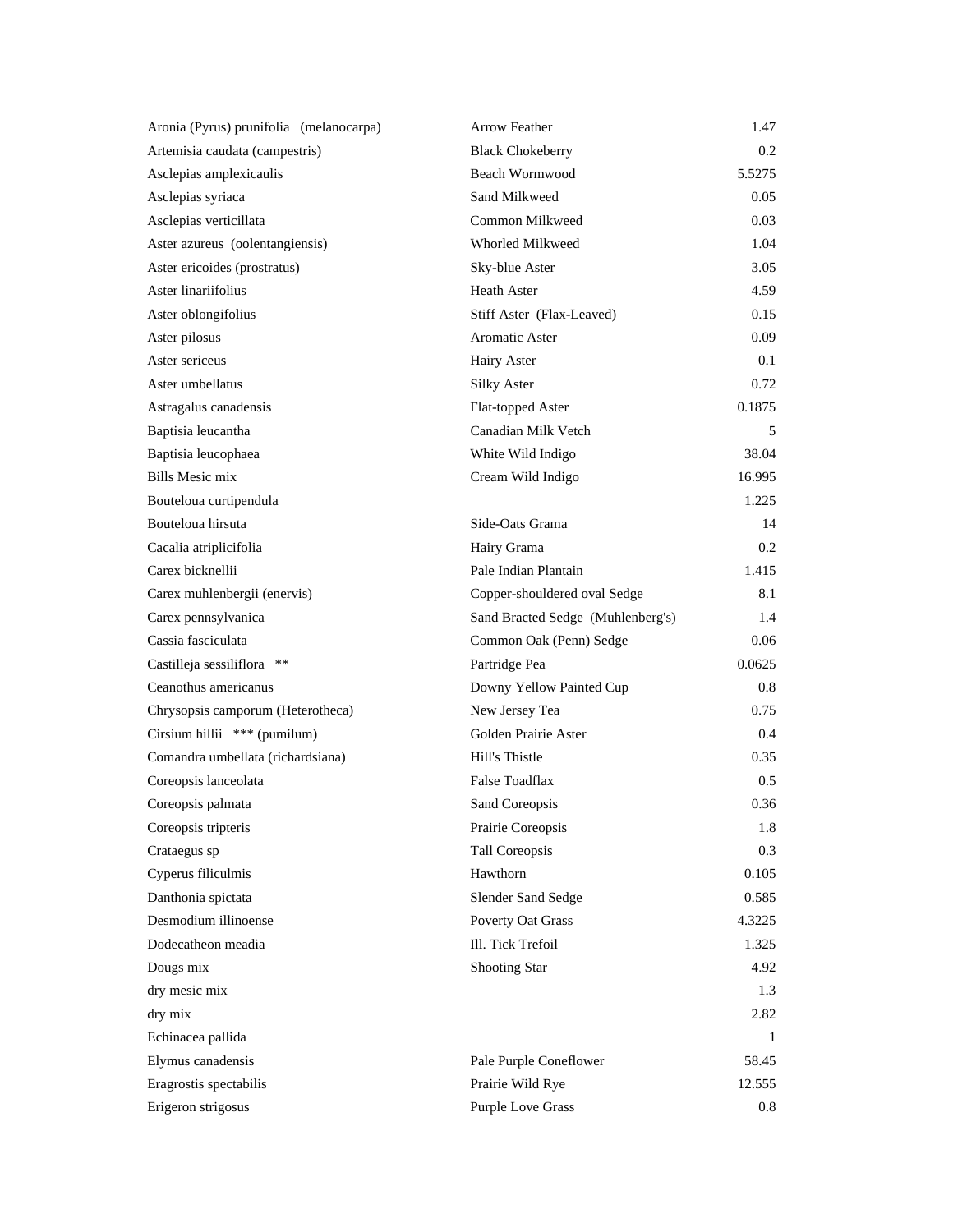| Eryngium yuccifolium                         | Daisy Fleabane                                                              | 0.6           |
|----------------------------------------------|-----------------------------------------------------------------------------|---------------|
| Eupatorium altissimum                        | <b>Rattlesnake Master</b>                                                   | 0.184         |
| Euphorbia corollata                          | <b>Tall Boneset</b>                                                         | 1.75          |
| Gentiana purberulenta                        | <b>Flowering Spurge</b>                                                     | 5.75          |
| Geum triflorum                               | Prairie Gentian                                                             | 0.05          |
| Gnaphalium obtusifolium                      | Prairie Smoke (Long-plumed Purple<br>Avens)<br>Sweet Everlasting (Old-Field | 0.07          |
| Helianthemum canadense                       | Balsam)                                                                     | 0.7           |
| Helianthus occidentalis                      | Common Rockrose (Frostweed)                                                 | 0.26          |
| Heliopsis helianthoides                      | Western Sunflower; Naked S.                                                 | 0.09          |
| Heuchera richardsonii grayana                | False Sunflower; " Ox-eye "                                                 | 0.275         |
| Hieracium gronovii                           | Rough Heuchera; Alum root                                                   | 0.2565        |
| Hypericum spaerocarpum                       | Hairy Hawkweed                                                              | 0.315         |
| Hypoxis hirsuta                              | Round-fruited St. Johnswort                                                 | 0.1           |
| Juncus interior                              | <b>Yellow Star Grass</b>                                                    | 0.05          |
| Koeleria cristata (macrantha)                | <b>Inland Rush</b>                                                          | 1.98          |
| Krigia virginica                             | Prairie June Grass - 54.65                                                  | 37.225        |
| Kuhnia (Brickellia) eupatoroides corymbulosa | <b>Dwarf Dandelion</b>                                                      | 0.2           |
| Lechea stricta                               | <b>False Boneset</b>                                                        | 0.75          |
| Lechea tenuifolia                            | <b>Bushy Pinweed</b>                                                        | 0.42.         |
| Lechea villosa (mucronata)                   | Slender-Leaved Pinweed                                                      | 2.375         |
| Leptoloma cognatum                           | <b>Hairy Pinweed</b>                                                        | 0.86          |
| Lespedeza capitata --                        | <b>Fall Witch Grass</b>                                                     | 1.89          |
| Liatris aspera                               | Round-headed Bush Clover<br>Rough Blazing-star (Rough                       | 7.625         |
| Liatris cylindracea                          | Gayfeather)                                                                 | 17.5175       |
| Linaria canadensis                           | Dwarf Blazingstar                                                           | $0.4^{\circ}$ |
| Linum sulcatum                               | <b>Blue Toadflax</b>                                                        | $0.1\,$       |
| Lithospermum canescens                       | Groved Yellow Flax                                                          | 0.525         |
| Lithospermum incisum                         | Hoary Puccoon                                                               | 0.5           |
| Lobelia spicata                              | Fringed (Narrow-leaved) Puccoon                                             | 0.475         |
| Lupinus perennis                             | Pale-spike Lobelia                                                          | $0.1\,$       |
| Lysimachia lanceolata                        | Wild Lupine                                                                 | 0.2           |
| Mesic mix                                    | Lance-Leaved Loosestrife                                                    | 0.025         |
| Monarda fistulosa                            |                                                                             | 0.975         |
| Monarda punctata villicualis                 | Wild Bergamot                                                               | 0.63          |
| <b>NUMBER OF SPECIES</b>                     | Horse Mint                                                                  | 0.075         |
| Oenothera biennis canescens                  |                                                                             | 127           |
| Oenothera clelandii (rhombipetala)           | Common Evening Primrose                                                     | 0.025         |
| Onosmodium hispidissimum                     | Sand Evening Primrose                                                       | 0.14          |
| Oxalis violacea                              | Marbleseed                                                                  | 0.425         |
| Panicum oligosanthes scribneria              | Violet Wood-sorrel                                                          | 0.12          |
| Panicum virgatum                             | Scribner's Panic Grass                                                      | 11.375        |
| Parthenium integrifolium                     | Prairie Switch Grass                                                        | 0.15          |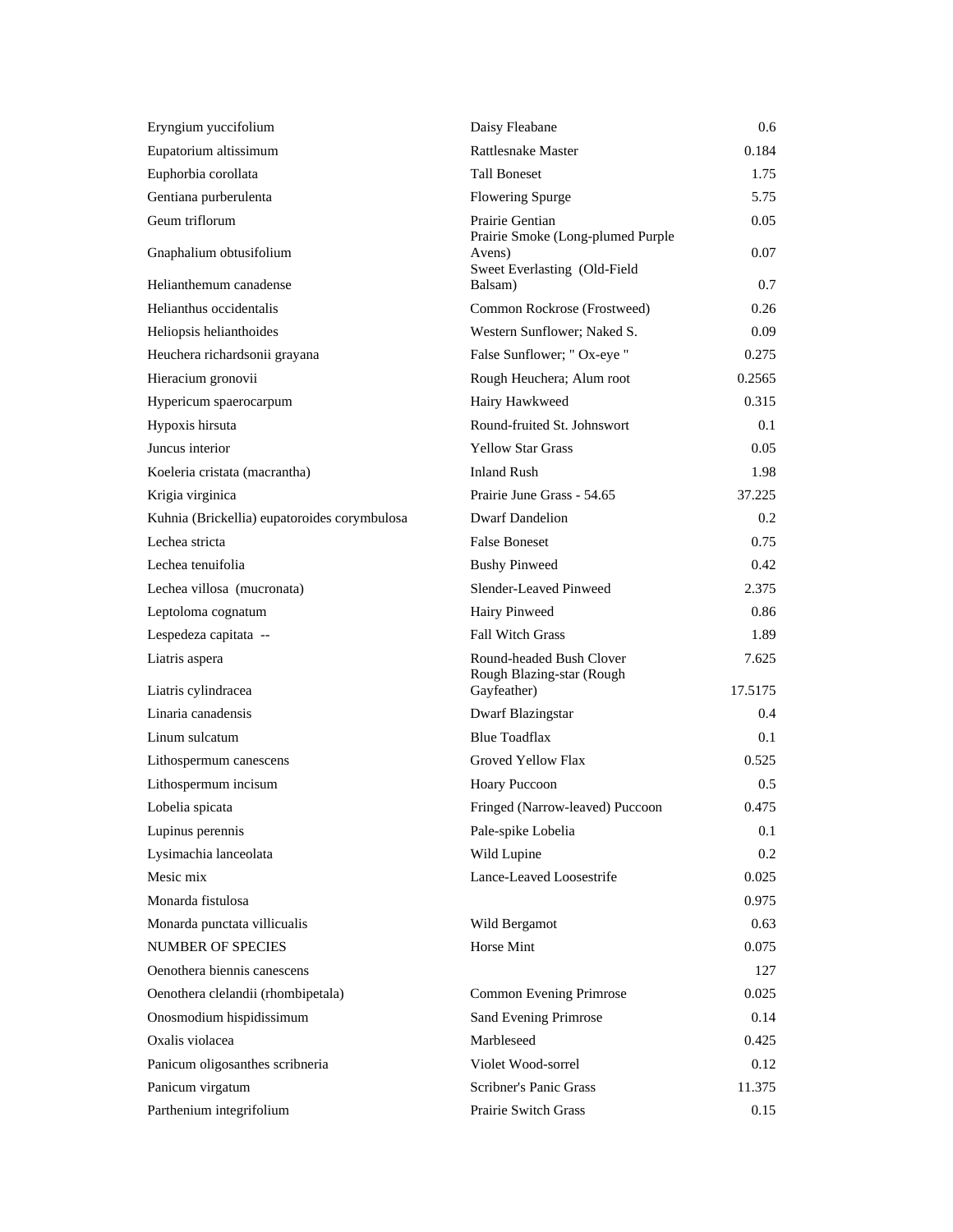| Paspalum ciliatifolium muhlenbergii        | Wild Quinine (Feverfew)                     | 10.975 |
|--------------------------------------------|---------------------------------------------|--------|
| Penstemon digitalis                        | Hairy Lens Grass                            | 0.4    |
| Penstemon hirsutus                         | Foxglove Beardtongue                        | 0.58   |
| Petalostemum (Dalea) candidum              | Hairy Beard tongue                          | 0.595  |
| Petalostemum (Dalea) purpureum             | White Prairie Clover                        | 0.178  |
| Physocarpus opulifolius                    | Purple Prairie Clover                       | 8.25   |
| Phytolacca americana                       | Ninebark                                    | 0.1    |
| Polygala polygama obtusata                 | Pokeweed                                    | 0.05   |
| Polygala sanguinea                         | Purple Milkwort                             | 0.025  |
| Potentilla arguta                          | Field Milkwort                              | 0.1    |
| Prunus americana                           | Prairie Cinquefoil                          | 10.92  |
| Pycnanthemum virginianum                   | Wild Plum                                   | 0.12   |
| Ratibida pinnata                           | Mountain mint (Prairie Hyssop)              | 1.045  |
| Rosa carolina                              | Yellow Coneflower                           | 0.74   |
| Rudbeckia hirta                            | Pasture Rose                                | 7.175  |
| Ruellia humilis                            | <b>Black-eyed Susan</b>                     | 1.305  |
| Scutellaria parvula leonardi               | Wild Petunia                                | 0.05   |
| Selaginella rupestris                      | Small Skullcap                              | 0.2    |
| Senecio pauperculus                        | Sand Club moss                              | 0.1    |
| Silphium integrifolium deamii              | <b>Balsam Ragwort</b>                       | 0.13   |
| Silphium laciniatum                        | Rosinweed                                   | 3.92   |
| Sisyrinchium albidum                       | Compass plant                               | 8.3    |
| Solidago (Euthamia) graminifolia nuttallii | Common Blue-eyed Grass                      | 0.63   |
| Solidago missouriensis fasciculata         | Grass-leaved Goldenrod                      | 4.8    |
| Solidago nemoralis                         | Missouri Goldenrod                          | 5.25   |
| Solidago speciosa                          | Gray Goldenrod; Oldfield                    | 4.1    |
| Sorghastrum nutans                         | Showy Goldenrod                             | 1.75   |
| Specularia (Triodanis) perfoliata          | <b>Indian Grass</b>                         | 0.04   |
| Sporobolus heterolepis                     | Venus' Looking Glass                        | 0.15   |
| Stipa spartea                              | Prairie Dropseed                            | 0.63   |
| Talinum rugospermum ***                    | Porcupine Grass                             | 2      |
| TCP - Aster mix                            | Sand Fameflower                             | 0.1    |
| Tephrosia virginiana                       |                                             | 3.1    |
| Tradescantia ohiensis                      | Goat's Rue                                  | 1.225  |
| Triosteum perfoliatum                      | Ohio Spiderwort                             | 9.36   |
| Verbena stricta                            | Horse Gentian (Feverwort)(Tinker's<br>Weed) | 1.825  |
| Viola pedata lineariloba                   | Hoary Vervain                               | 2.175  |
| Wulfenia bullii *** (Besseya)              | <b>Birdsfoot Violet</b>                     | 0.12   |
| Zizia aptera                               | Kittentails                                 | 0.205  |
| Zizia aurea                                | Heart-leaved Meadow Parsnip                 | 0.525  |
|                                            | Golden Alexanders                           | 3      |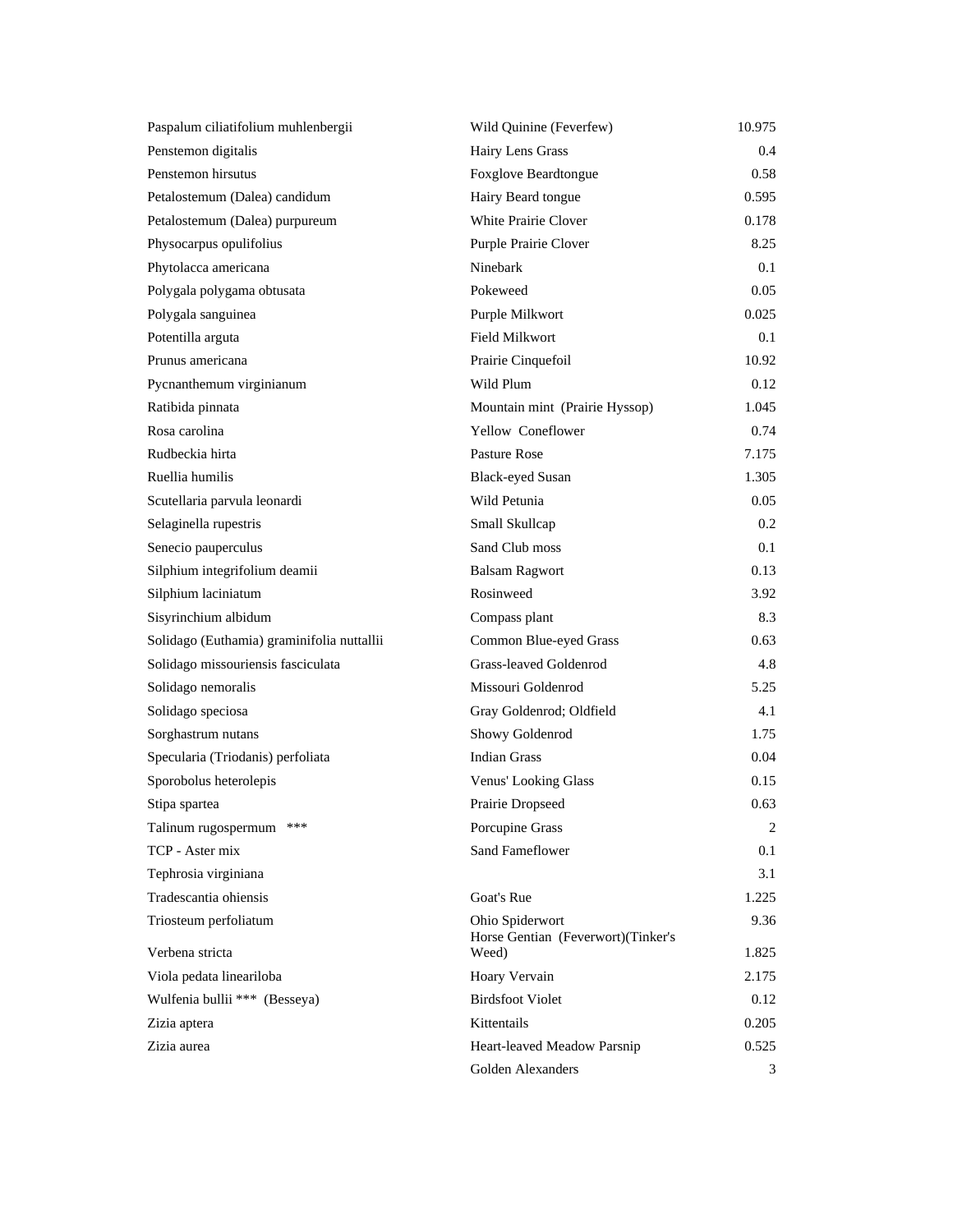| <b>MESIC MIX</b><br><b>SCIENTIFIC NAME</b> | <b>COMMON NAME</b>                | Mesic Ibs |
|--------------------------------------------|-----------------------------------|-----------|
| Actinomeris (Verbesina) alternifolia       | Wingstem                          | 2.875     |
| Agastache scrophulariaefolia               | Purple Giant Hyssop               | 0.1       |
| Agrostis hymenalis                         | <b>Tickle Grass</b>               | 0.12      |
| Allium cernuum                             | Nodding Wild Onion                | 1.225     |
| Amorpha canescens                          | Leadplant                         | 5.84      |
| Amorpha fruticosa                          | Indigo Bush                       | 0.9       |
| Anemone canadensis                         | Meadow Anemone                    | 0.03      |
| Anemone cylindrica                         | Thimbleweed                       | 2.6       |
| Angelica grandifoilia                      | Great Angelica                    | 0.04      |
| Antennaria neglecta                        | Field Cat's Foot                  | 0.6       |
| Antennaria plantaginifolia                 | Pussy Toes (Everlasting)          | 0.84      |
| Aristida purpurascens                      | <b>Arrow Feather</b>              | 0.98      |
| Aronia (Pyrus) prunifolia (melanocarpa)    | <b>Black Chokeberry</b>           | 0.05      |
| Artemisia caudata (campestris)             | <b>Beach Wormwood</b>             | 4.5225    |
| Asclepias syriaca                          | Common Milkweed                   | 0.02      |
| Asclepias verticillata                     | Whorled Milkweed                  | 0.96      |
| Aster ericoides (prostratus)               | <b>Heath Aster</b>                | 3.06      |
| Aster linariifolius                        | Stiff Aster (Flax-Leaved)         | 0.05      |
| Aster oblongifolius                        | <b>Aromatic Aster</b>             | 0.06      |
| Aster sericeus                             | <b>Silky Aster</b>                | 0.08      |
| Aster umbellatus                           | Flat-topped Aster                 | 0.1875    |
| Astragalus canadensis                      | Canadian Milk Vetch               | 7.5       |
| Baptisia leucantha                         | White Wild Indigo                 | 38.04     |
| Baptisia leucophaea                        | Cream Wild Indigo                 | 13.905    |
| <b>Bills Mesic mix</b>                     |                                   | 1.225     |
| Bouteloua curtipendula                     | Side-Oats Grama                   | 3.5       |
| Cacalia atriplicifolia                     | Pale Indian Plantain              | 9.905     |
| Carex bicknellii                           | Copper-shouldered oval Sedge      | 5.4       |
| Carex muhlenbergii (enervis)               | Sand Bracted Sedge (Muhlenberg's) | 0.6       |
| Carex pennsylvanica                        | Common Oak (Penn) Sedge           | $0.06\,$  |
| Cassia fasciculata                         | Partridge Pea                     | 0.125     |
| Ceanothus americanus                       | New Jersey Tea                    | 0.75      |
| Chrysopsis camporum (Heterotheca)          | Golden Prairie Aster              | 0.4       |
| Cirsium discolor                           | Pasture Thistle                   | 0.2       |
| Coreopsis lanceolata                       | Sand Coreopsis                    | 0.09      |
| Coreopsis palmata                          | Prairie Coreopsis                 | 1.2       |
| Coreopsis tripteris                        | <b>Tall Coreopsis</b>             | 2.1       |
| Crataegus sp                               | Hawthorn                          | 0.105     |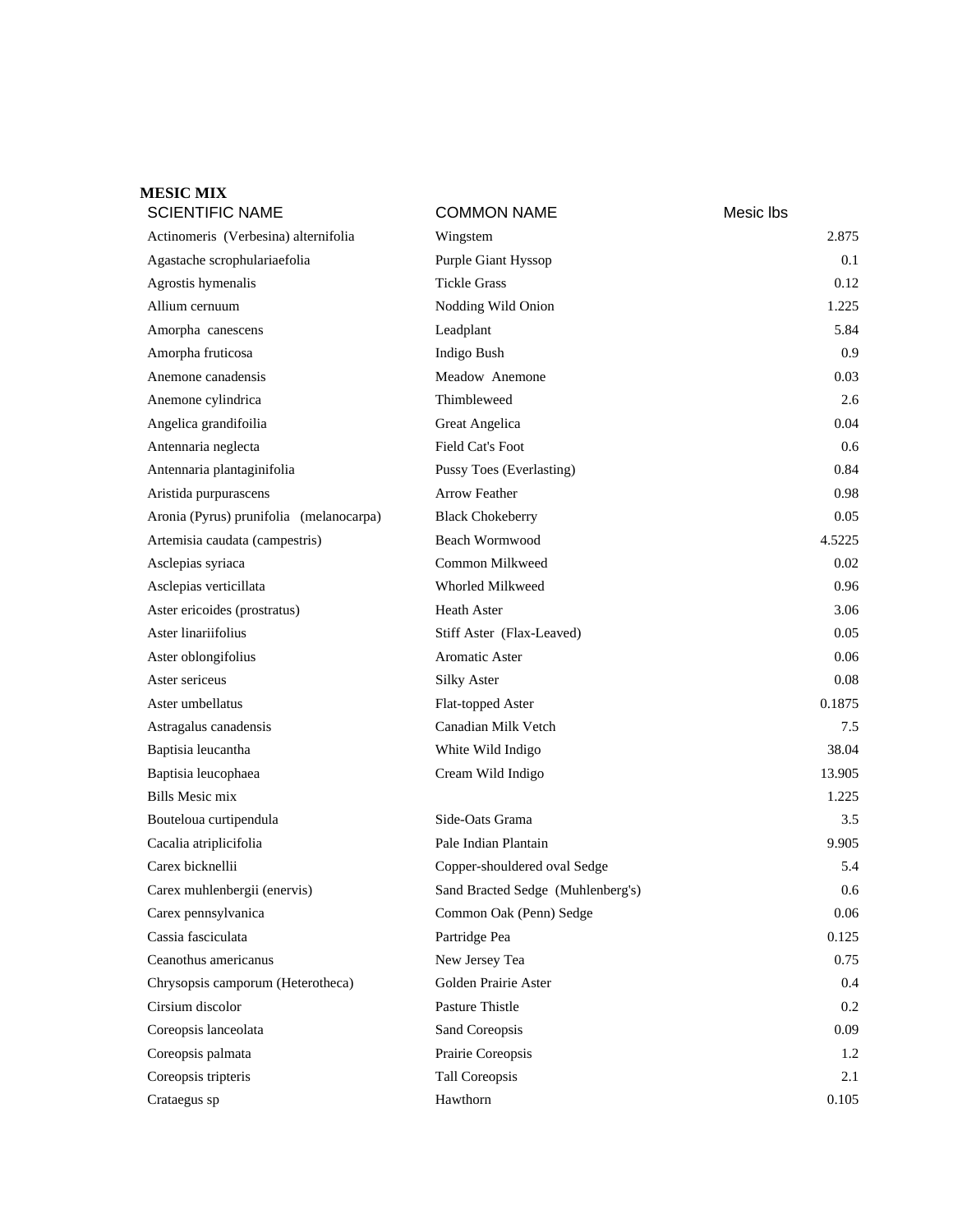| Cyperus filiculmis                           | Slender Sand Sedge                    | 0.065  |
|----------------------------------------------|---------------------------------------|--------|
| Desmodium illinoense                         | Ill. Tick Trefoil                     | 1.1925 |
| Dodecatheon meadia                           | Shooting Star                         | 2.46   |
| Dougs mix                                    |                                       | 1.3    |
| dry mesic mix                                |                                       | 6.58   |
| dry mesic mix                                |                                       | 0.5    |
| Echinacea pallida                            | Pale Purple Coneflower                | 58.45  |
| Elymus canadensis                            | Prairie Wild Rye                      | 12.555 |
| Eragrostis spectabilis                       | <b>Purple Love Grass</b>              | 0.64   |
| Erigeron strigosus                           | Daisy Fleabane                        | 0.15   |
| Eryngium yuccifolium                         | Rattlesnake Master                    | 7.82   |
| Eupatorium altissimum                        | <b>Tall Boneset</b>                   | 1.75   |
| Eupatorium perfoliatum                       | <b>Boneset</b>                        | 0.035  |
| Euphorbia corollata                          | Flowering Spurge                      | 5.75   |
| Gentiana (alba) flavida                      | Cream Gentian                         | 0.525  |
| Gnaphalium obtusifolium                      | Sweet Everlasting (Old-Field Balsam)  | 0.25   |
| Helianthemum canadense                       | Common Rockrose (Frostweed)           | 0.12   |
| Helianthus occidentalis                      | Western Sunflower; Naked S.           | 0.06   |
| Heliopsis helianthoides                      | False Sunflower; " Ox-eye "           | 0.275  |
| Heuchera richardsonii grayana                | Rough Heuchera; Alum root             | 0.285  |
| Hieracium gronovii                           | Hairy Hawkweed                        | 0.135  |
| Hypericum pyramidatum                        | Great St. Johnswort                   | 0.342  |
| Juncus interior                              | <b>Inland Rush</b>                    | 2.97   |
| Koeleria cristata (macrantha)                | Prairie June Grass - 54.65            | 37.225 |
| Kuhnia (Brickellia) eupatoroides corymbulosa | <b>False Boneset</b>                  | 0.75   |
| Lechea stricta                               | <b>Bushy Pinweed</b>                  | 0.28   |
| Lechea tenuifolia                            | Slender-Leaved Pinweed                | 0.125  |
| Lechea villosa (mucronata)                   | Hairy Pinweed                         | 0.86   |
| Leptoloma cognatum                           | <b>Fall Witch Grass</b>               | 0.81   |
| Lespedeza capitata --                        | Round-headed Bush Clover              | 7.625  |
| Liatris aspera                               | Rough Blazing-star (Rough Gayfeather) | 8.085  |
| Liatris pycnostachya                         | Tall Gayfeather; Prairie Blazing Star | 0.55   |
| Linum sulcatum                               | Groved Yellow Flax                    | 0.225  |
| Lithospermum incisum                         | Fringed (Narrow-leaved) Puccoon       | 0.475  |
| Lupinus perennis                             | Wild Lupine                           | 0.2    |
| Lysimachia lanceolata                        | Lance-Leaved Loosestrife              | 0.025  |
| Mesic mix                                    |                                       | 1.1    |
| Mesic mix                                    |                                       | 0.975  |
| Monarda fistulosa                            | Wild Bergamot                         | 0.63   |
| Monarda punctata villicualis                 | Horse Mint                            | 0.075  |
| NUMBER OF SPECIES                            |                                       | 119    |
| Oenothera biennis canescens                  | Common Evening Primrose               | 0.025  |
| Oenothera clelandii (rhombipetala)           | Sand Evening Primrose                 | 0.06   |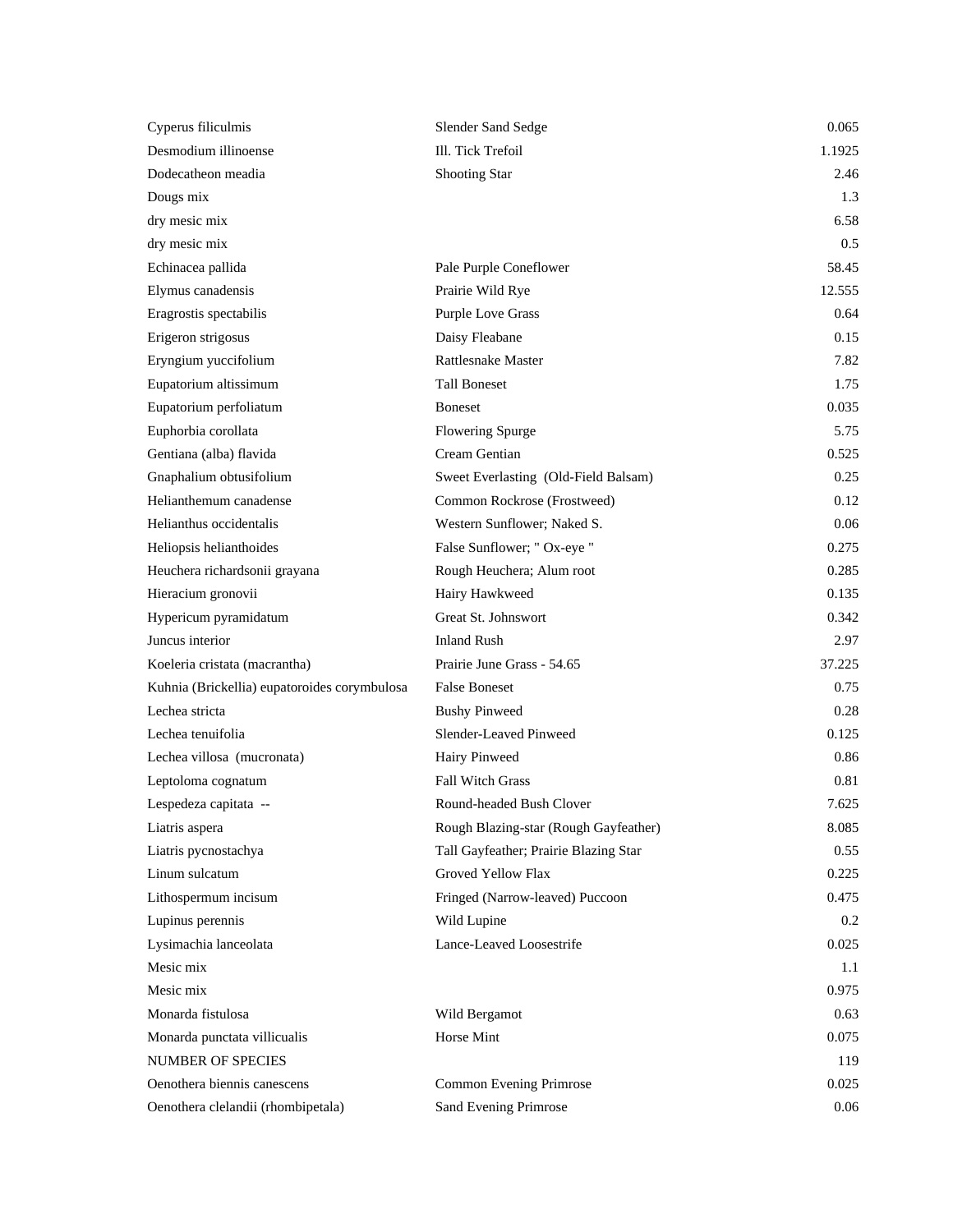| Onosmodium hispidissimum                   | Marbleseed                               | 0.425  |
|--------------------------------------------|------------------------------------------|--------|
| Oxalis violacea                            | Violet Wood-sorrel                       | 0.03   |
| Panicum oligosanthes scribneria            | Scribner's Panic Grass                   | 11.375 |
| Panicum virgatum                           | <b>Prairie Switch Grass</b>              | 0.25   |
| Parthenium integrifolium                   | Wild Quinine (Feverfew)                  | 10.975 |
| Paspalum ciliatifolium muhlenbergii        | Hairy Lens Grass                         | 0.4    |
| Penstemon digitalis                        | Foxglove Beardtongue                     | 0.87   |
| Penstemon hirsutus                         | Hairy Beard tongue                       | 0.255  |
| Petalostemum (Dalea) candidum              | White Prairie Clover                     | 8.722  |
| Petalostemum (Dalea) purpureum             | Purple Prairie Clover                    | 6.75   |
| Physocarpus opulifolius                    | Ninebark                                 | 0.05   |
| Phytolacca americana                       | Pokeweed                                 | 0.05   |
| Polygala polygama obtusata                 | Purple Milkwort                          | 0.025  |
| Polygala sanguinea                         | <b>Field Milkwort</b>                    | 0.1    |
| Potentilla arguta                          | Prairie Cinquefoil                       | 10.92  |
| Prunus americana                           | Wild Plum                                | 0.12   |
| Pycnanthemum virginianum                   | Mountain mint (Prairie Hyssop)           | 4.18   |
| Ratibida pinnata                           | Yellow Coneflower                        | 0.74   |
| Rosa carolina                              | Pasture Rose                             | 3.075  |
| Rudbeckia hirta                            | <b>Black-eyed Susan</b>                  | 1.305  |
| Rudbeckia subtomentosa                     | Sweet Blackeyed Susan                    | 0.95   |
| Scrophularia marilandica                   | Late Figwort                             | 0.005  |
| Senecio pauperculus                        | <b>Balsam Ragwort</b>                    | 0.07   |
| Silphium integrifolium deamii              | Rosinweed                                | 1.68   |
| Silphium laciniatum                        | Compass plant                            | 8.3    |
| Silphium perfoliatum                       | Cup-plant                                | 5.1375 |
| Silphium terebinthaceum                    | Prairie Dock                             | 0.8925 |
| Sisyrinchium albidum                       | Common Blue-eyed Grass                   | 0.42   |
| Solidago (Euthamia) graminifolia nuttallii | Grass-leaved Goldenrod                   | 4.8    |
| Solidago missouriensis fasciculata         | Missouri Goldenrod                       | 5.25   |
| Solidago nemoralis                         | Gray Goldenrod; Oldfield                 | 4.1    |
| Solidago speciosa                          | Showy Goldenrod                          | 1.4    |
| Sorghastrum nutans                         | <b>Indian Grass</b>                      | 0.06   |
| Sporobolus heterolepis                     | Prairie Dropseed                         | 0.7    |
| Tephrosia virginiana                       | Goat's Rue                               | 0.98   |
| Tradescantia ohiensis                      | Ohio Spiderwort                          | 9.36   |
| Triosteum perfoliatum                      | Horse Gentian (Feverwort)(Tinker's Weed) | 1.825  |
| Verbena hastata                            | <b>Blue Vervain</b>                      | 0.3525 |
| Verbena stricta                            | Hoary Vervain                            | 0.725  |
| Vernonia fasciculata                       | Common Ironweed                          | 0.06   |
| Veronicastrum virginicum                   | Culver's Root                            | 3.34   |
| Viola pedata lineariloba                   | <b>Birdsfoot Violet</b>                  | 0.12   |
| Viola sagittata                            | Arrow-leaved violet                      | 0.015  |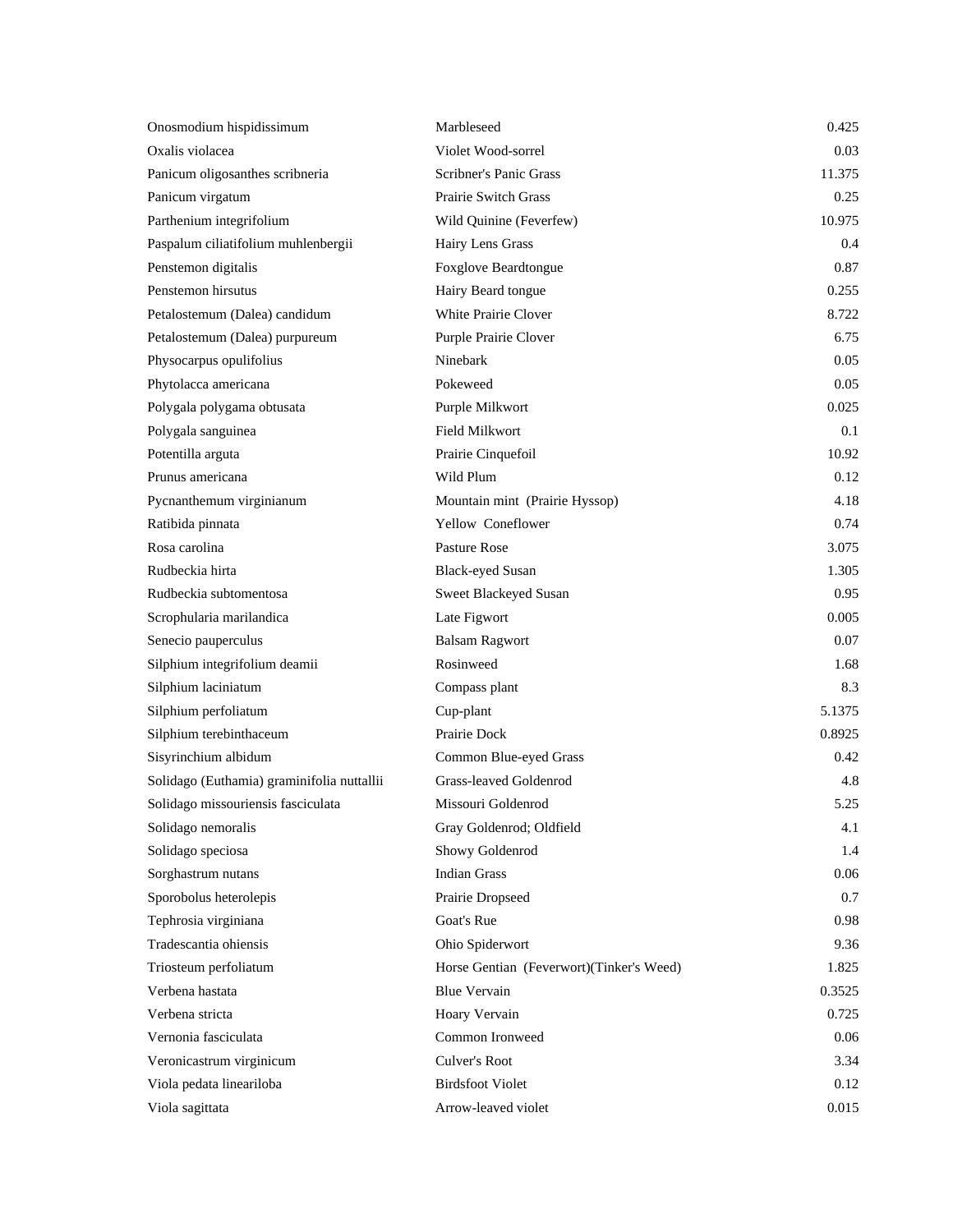## **Planting Description**:

### **Specialty Seed Planting Needed:**

Several bags of specialty seeds were planted by hand.



END.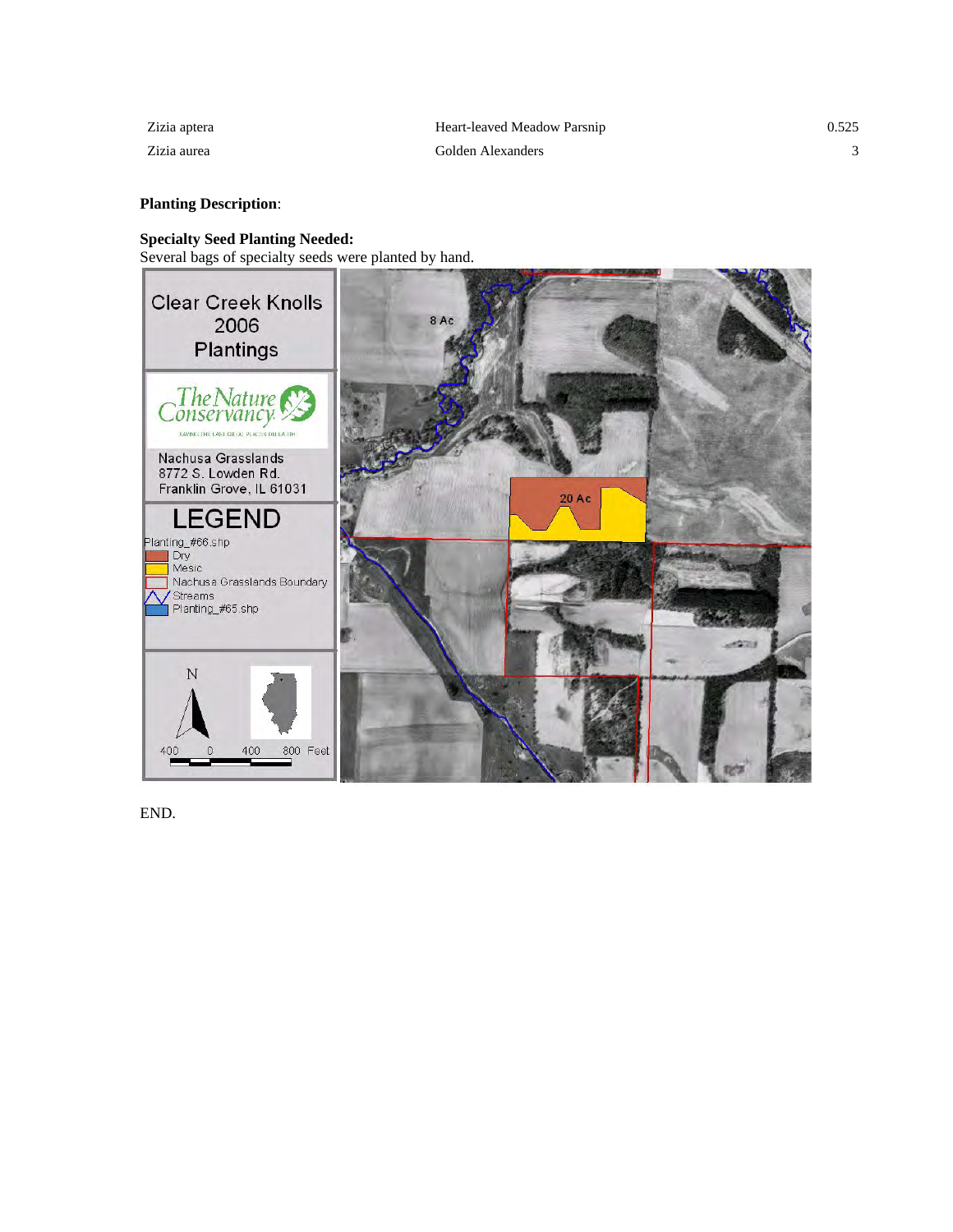CCK in SW Planting 74 6/14/2011NachusaFranklin Grove Ogle IL USAFQA DB R<sub>'</sub>Chicago Region FQA DB Pu 1994 FQA DB D<sub>'</sub>Swink, F. and G. Wilhelm. 1994. Plants of the Chicago Region, 4th ed., Indiana Academy of Science, Indianapolis, 921 p.

Practitione⊧Mike Jones & Bill Kleiman Latitude: 41.87394 Longitude: -89.34689 Weather Notes: Duration Notes: Community Type Notes: Other Note Data recorded by Jocelyn Frazelle. Private/Puł Public

Conservatism-Based Metrics:

| <b>Total Mean</b> | 4.6    |        |
|-------------------|--------|--------|
| Native Mea        | 5.3    |        |
| Total FQI:        | 43.9   |        |
| Native FQI        | 47.1   |        |
| Adjusted F        | 49.4   |        |
| % C value         | 20.9   |        |
| % C value         | 12.1   |        |
| % C value         | - 37.4 |        |
| % C value         | 29.7   |        |
| Native Tree       | 1.5    |        |
| Native Shri       | 7      |        |
| Native Herl       | 5.3    |        |
| Species Richness: |        |        |
| <b>Total Spec</b> | 91     |        |
| Native Spe        | 79 -   | 86.80% |
| Non-native        | 12     | 13.20% |
| Species Wetness:  |        |        |
| Mean Wetr         | 2.9    |        |
| Native Mea        | 3      |        |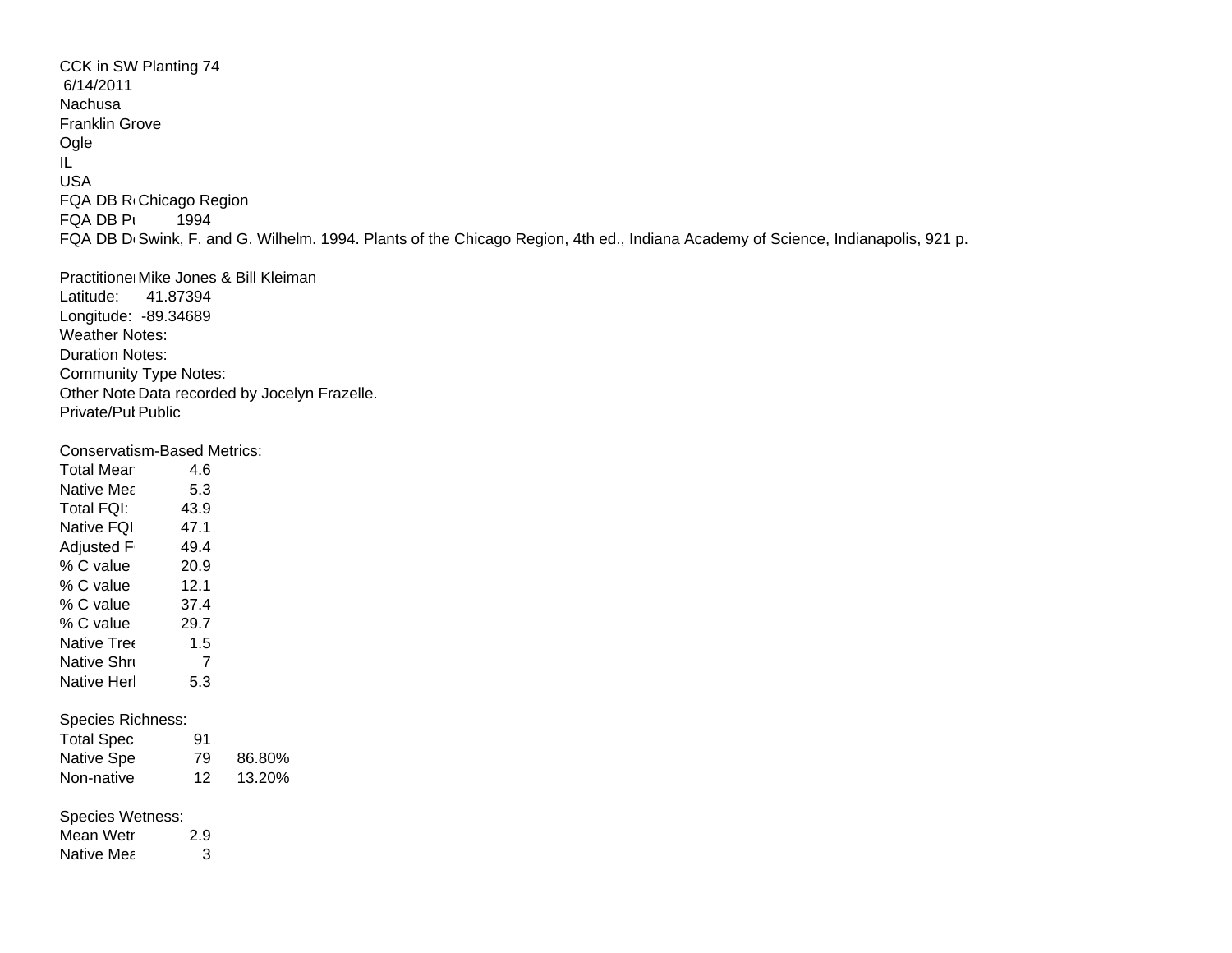| Physiognomy Metrics:       |                |               |                         |    |            |                     |                              |
|----------------------------|----------------|---------------|-------------------------|----|------------|---------------------|------------------------------|
| Tree:                      | 2              | 2.20%         |                         |    |            |                     |                              |
| Shrub:                     | $\overline{c}$ | 2.20%         |                         |    |            |                     |                              |
| Vine:                      | 0              | 0%            |                         |    |            |                     |                              |
| Forb:                      | 75             | 82.40%        |                         |    |            |                     |                              |
| Grass:                     | 9              | 9.90%         |                         |    |            |                     |                              |
| Sedge:                     | 2              | 2.20%         |                         |    |            |                     |                              |
| Rush:                      | 0              | 0%            |                         |    |            |                     |                              |
| Fern:                      | 1              | 1.10%         |                         |    |            |                     |                              |
| Bryophyte:                 | 0              | 0%            |                         |    |            |                     |                              |
| <b>Duration Metrics:</b>   |                |               |                         |    |            |                     |                              |
| Annual:                    | 5              | 5.50%         |                         |    |            |                     |                              |
| Perennial:                 | 79             | 86.80%        |                         |    |            |                     |                              |
| Biennial:                  | 7              | 7.70%         |                         |    |            |                     |                              |
| Native Ann                 | 4              | 4.40%         |                         |    |            |                     |                              |
| Native Per                 | 71             | 78%           |                         |    |            |                     |                              |
| <b>Native Bier</b>         | 4              | 4.40%         |                         |    |            |                     |                              |
| Species:                   |                |               |                         |    |            |                     |                              |
| <b>Scientific N Family</b> |                | Acronym       | $\mathsf{C}$<br>Native? | W  |            | Physiognor Duration | <b>Common Name</b>           |
| Achillea mi n/a            |                | <b>ACHMIL</b> | non-native              | 0  | 3 forb     | perennial           | yarrow                       |
| Ambrosia ε n/a             |                | AMBARE        | native                  | 0  | 3 forb     | annual              | common ragweed               |
| Ambrosia t n/a             |                | <b>AMBTRI</b> | native                  | 0  | -1 forb    | annual              | giant ragweed                |
| Amorpha c n/a              |                | AMOCAN        | native                  | 9  | 5 shrub    | perennial           | lead plant                   |
| Andropogo n/a              |                | ANDGER        | native                  | 5  | grass<br>1 | perennial           | big bluestem grass           |
| Anemone cn/a               |                | <b>ANECYL</b> | native                  | 6  | 5 forb     | perennial           | thimbleweed                  |
| Antennaria n/a             |                | <b>ANTPLA</b> | native                  | 3  | 5 forb     | perennial           | pussy toes                   |
| Artemisia c n/a            |                | <b>ARTCAU</b> | native                  | 5  | 5 forb     | biennial            | beach wormwood               |
| Asclepias \ n/a            |                | <b>ASCVER</b> | native                  | 1  | 5 forb     | perennial           | whorled milkweed             |
| Aster erico n/a            |                | <b>ASTERI</b> | native                  | 5  | 4 forb     | perennial           | heath aster                  |
| Aster laevi: n/a           |                | <b>ASTLAE</b> | native                  | 9  | 5 forb     | perennial           | smooth blue aster            |
| Aster oblor n/a            |                | <b>ASTOBL</b> | native                  | 10 | 5 forb     | perennial           | aromatic aster               |
| Aster pilos n/a            |                | <b>ASTPIL</b> | native                  | 0  | 2 forb     | perennial           | hairy aster                  |
| Aster seric n/a            |                | <b>ASTSER</b> | native                  | 10 | 5 forb     | perennial           | silky aster                  |
| Astragalus n/a             |                | <b>ASTCAN</b> | native                  | 10 | 5 forb     | perennial           | canadian milk vetch          |
| Baptisia let n/a           |                | <b>BAPLEA</b> | native                  | 8  | 2 forb     | perennial           | white wild indigo            |
| Baptisia let n/a           |                | <b>BAPLEO</b> | native                  | 10 | 5 forb     | perennial           | cream wild indigo            |
| Bromus ine n/a             |                | <b>BROINE</b> | non-native              | 0  | 5 grass    | perennial           | hungarian brome              |
| Cacalia atr n/a            |                | <b>CACATR</b> | native                  | 8  | 5 forb     | perennial           | pale indian plantain         |
| Carex bicki n/a            |                | <b>CXBICK</b> | native                  | 10 | 5 sedge    | perennial           | copper-shouldered oval sedge |
| Carex muh n/a              |                | <b>CXMUHL</b> | native                  | 5  | 5 sedge    | perennial           | sand bracted sedge           |
| Castilleja s n/a           |                | <b>CASSES</b> | native                  | 10 | 5 forb     | perennial           | downy yellow painted cup     |
|                            |                |               |                         |    |            |                     |                              |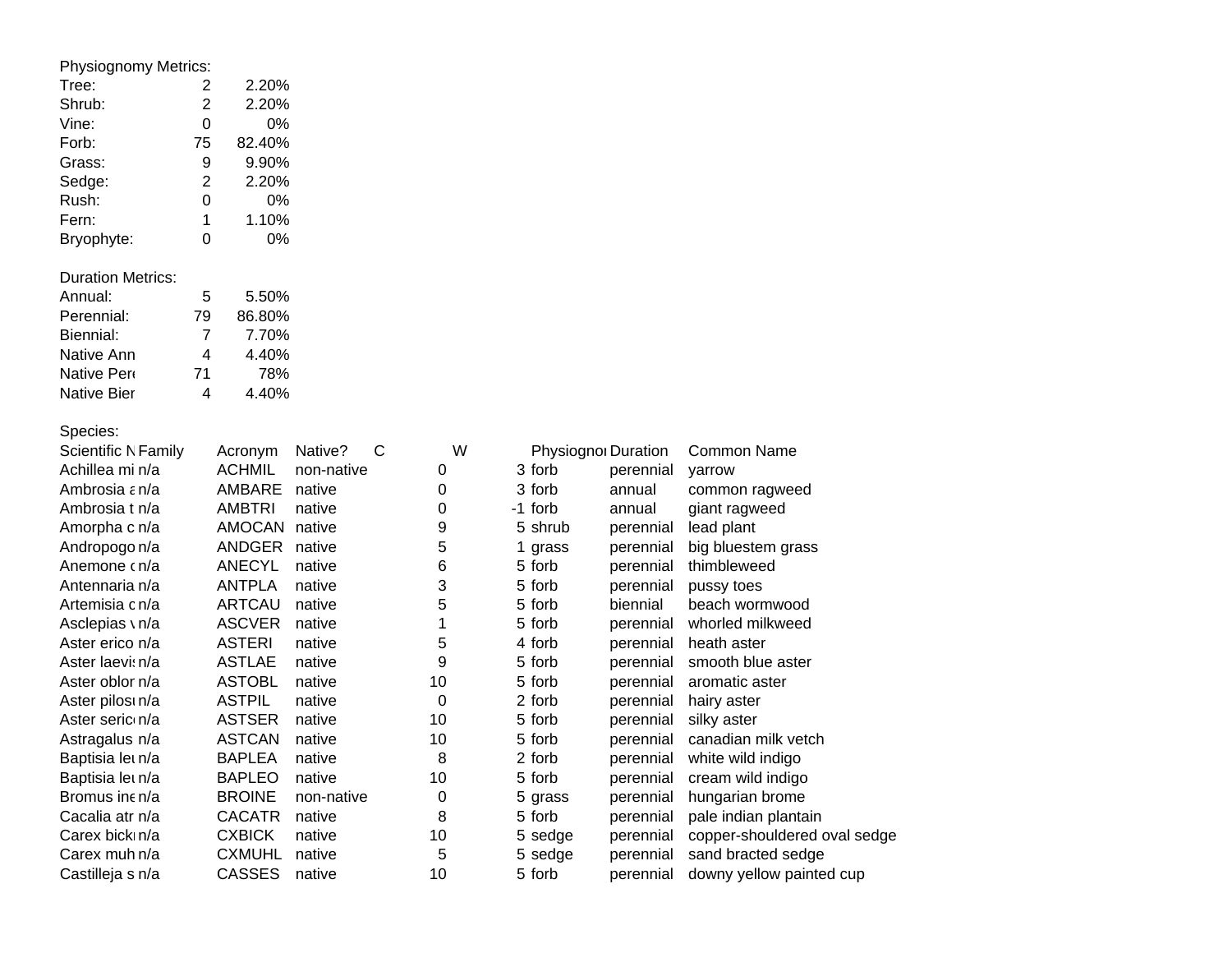|               |            | 5                              | 5 forb                | perennial | golden aster             |
|---------------|------------|--------------------------------|-----------------------|-----------|--------------------------|
| <b>CIRDIS</b> | native     | 2                              | 5 forb                | biennial  | pasture thistle          |
| <b>CIRVUL</b> | non-native | 0                              | 4 forb                | biennial  | bull thistle             |
| <b>CORLAN</b> | native     | 5                              | 3 forb                | perennial | sand coreopsis           |
| <b>CORPAL</b> | native     | 6                              | 5 forb                | perennial | prairie coreopsis        |
| <b>CORTRP</b> | native     | 5                              | 0 forb                | perennial | tall coreopsis           |
| <b>DAUCAR</b> | non-native | 0                              | 5 forb                | biennial  | queen annes lace         |
| <b>DESILE</b> | native     | 6                              | 5 forb                | perennial | illinois tick trefoil    |
|               |            | 6                              | 3 forb                | perennial | shooting star            |
| <b>ECHPAL</b> | native     | 8                              | 5 forb                | perennial | purple coneflower        |
| <b>ELYCAN</b> | native     | 4                              | $\mathbf{1}$<br>grass | perennial | canada wild rye          |
| <b>EQULAE</b> | native     | $\overline{c}$                 | -3 fern               | perennial | smooth scouring rush     |
| <b>ERIANS</b> | native     | 0                              | 1 forb                | biennial  | annual fleabane          |
| <b>ERYYUC</b> | native     | 9                              | -1 forb               | perennial | rattlesnake master       |
| <b>EUPALT</b> | native     | 0                              | 3 forb                | perennial | tall boneset             |
| <b>GLETRI</b> | native     | $\overline{2}$                 | 0 tree                | perennial | honey locust             |
| <b>HELGRO</b> | native     | $\overline{c}$                 | -2 forb               | perennial | sawtooth sunflower       |
| <b>HELHEL</b> | native     | 5                              | 5 forb                | perennial | false sunflower          |
| <b>HIELON</b> | native     | 9                              | 5 forb                | perennial | long-bearded hawkweed    |
| <b>KOECRI</b> | native     | $\overline{7}$                 |                       | perennial | june grass               |
| <b>KUHEUC</b> | native     | 6                              | 5 forb                | perennial | false boneset            |
| <b>LACCAN</b> | native     | $\overline{2}$                 | 2 forb                | biennial  | wild lettuce             |
| <b>LESCAP</b> | native     | 4                              | 3 forb                | perennial | round-headed bush clover |
| <b>LIAASP</b> | native     | 6                              | 5 forb                | perennial | rough blazing star       |
| <b>LITINC</b> | native     | 8                              | 5 forb                | perennial | fringed puccoon          |
| <b>LOBSPS</b> | native     | 6                              | 0 forb                | perennial | pale spiked lobelia      |
| <b>MEDLUP</b> | non-native | 0                              | 1 forb                | annual    | black medick             |
| <b>MELLOF</b> | non-native | 0                              | 3 forb                | biennial  | yellow sweet clover      |
| <b>MONFIS</b> | native     | 4                              | 3 forb                | perennial | wild bergamot            |
| <b>PANOLS</b> | native     | 4                              | 3 grass               | perennial | scribners panic grass    |
| <b>PARINT</b> | native     | 8                              | 5 forb                | perennial | wild quinine             |
| <b>PENDIG</b> | native     | 4                              | 1 forb                | perennial | foxglove beard tongue    |
| <b>PENHIR</b> | native     | 9                              | 5 forb                | perennial | hairy beard tongue       |
| <b>PETCAN</b> | native     | 9                              | 5 forb                | perennial | white prairie clover     |
| <b>PETPUR</b> | native     | 9                              | 5 forb                | perennial | purple prairie clover    |
| PHAARU        | non-native | 0                              | -4 grass              | perennial | reed canary grass        |
| <b>PLARUG</b> | native     | 0                              | 0 forb                | annual    | red-stalked plantain     |
| <b>POAPRA</b> | non-native | 0                              | 1 grass               | perennial | kentucky blue grass      |
| <b>POTNOR</b> | native     | 0                              | 0 forb                | annual    | norway cinquefoil        |
| <b>PRUSER</b> | native     | 1                              | 3 tree                | perennial | wild black cherry        |
| <b>PYCTEN</b> | native     | 7                              | 0 forb                | perennial | slender mountain mint    |
| <b>PYCVIR</b> | native     | 5                              | -4 forb               | perennial | common mountain mint     |
| <b>RATPIN</b> | native     | 4                              | 5 forb                | perennial | yellow coneflower        |
|               |            | CHRCAM native<br>DODMEA native |                       | 5 grass   |                          |